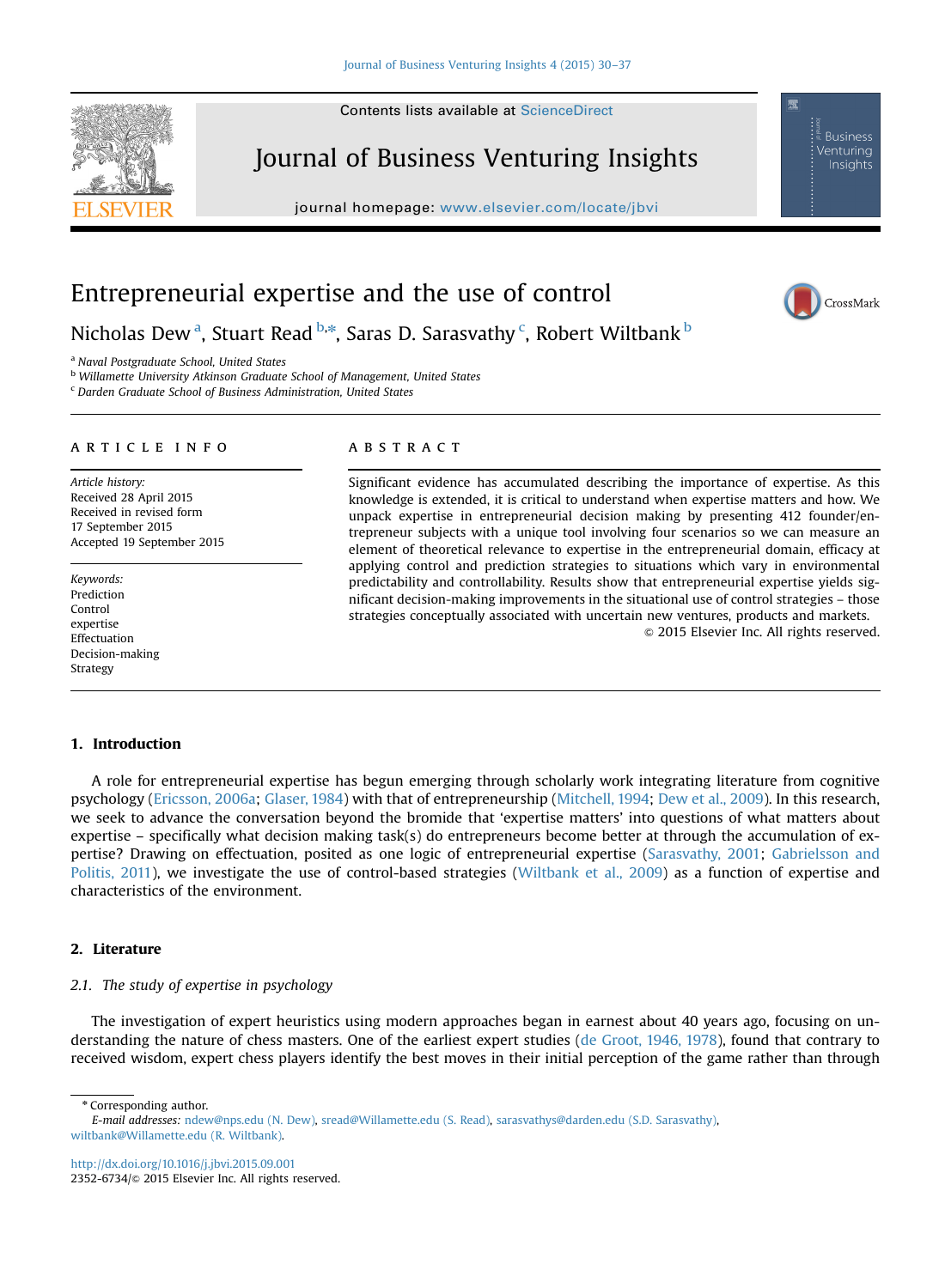detailed analysis and thought. In their study of expert chess players, [Chase and Simon \(1973\)](#page-6-0) further concluded that intelligence alone had no correlation with expertise in chess. More complex factors accounted for differences in performance such as how players store information, perceive problems and generate solutions ([Glaser, 1984](#page-6-0)). How these factors connect with outcomes is now better known within the psychology literature [\(Ericsson, 2006a](#page-6-0)) where a body of research reports that, via experience and deliberate practice in a domain, experts develop higher level skills and knowledge which are a visible artifact of a change in underlying cognitive systems, a change that leads to superior performance in a domain [\(Unger](#page-7-0) [et al., 2009](#page-7-0)).

## 2.2. What experts are good at, and why

A primary outcome reported in the expertise literature is that experts display quicker and more accurate problem solving in their domain owing to superior decision-making skills and knowledge ([Ericsson, 2006b\)](#page-6-0). Expert decision-making skills and knowledge may manifest in several different ways, sometimes as declarative (factual) knowledge, but often in the form of expert scripts (highly developed, sequentially ordered knowledge: [Mitchell et al. \(2000\)\)](#page-7-0), heuristics (short-cut rules of thumb used in decision making: [Dew et al. \(2009\)\)](#page-6-0) and pattern recognition capabilities ([Gobet and Simon, 1996\)](#page-6-0). Based on extensive research on chess experts, Gobet and Simon argue that pattern recognition is a generalizable capability at the root of expertise. Pattern recognition provides individuals with prototype frameworks that represent typical members of a category and serve as templates for comparing against perceived phenomena. This allows for rapid sense making and problem solving [\(Klein, 2009\)](#page-6-0). As individuals accumulate expertise, their prototypes become better developed in terms of clarity, richness of content and sharper focus on key attributes [\(Baron and Ensley, 2006\)](#page-6-0). [Klein \(2009\)](#page-6-0) argues that experts look at a situation, recognize what to do, and typically make decisions based on their first judgment of the circumstances. For highly expert individuals, this can be very fast. Under "blitz" conditions (5 min games) chess experts have to rely heavily on recognition processes, yet they solve one third to half of all moves within 10 seconds ([Campitelli and Gobet, 2004\)](#page-6-0). This highlights that experts very quickly search for good alternatives based on their experience, typically testing them in a flash using mental simulation (rather than consciously deliberating over and simultaneously comparing several alternatives) ([Gobet and Simon, 1996\)](#page-6-0).

# 2.3. The limits of expertise, and the reasons thereof

Of course the scope of expertise to generate superior performance has limits. Researchers learned quickly that expertise is highly domain-specific ([Ericsson and Smith, 1991](#page-6-0)) and that experience is a necessary but not sufficient condition for the accumulation of expertise. The repeatability of specialist tasks and the availability of unambiguous feedback are both crucial to the development of reliable expertise because these allow individuals to deliberately practice ([Ericsson et al., 1993](#page-6-0)). Deliberate practice involves effortful, individualized, self-regulated activities with feedback aimed at improving performance. Work by [Tetlock \(2005\)](#page-7-0) highlights the inapplicability of expertise to one important domain: prediction. Tetlock studied 284 expert forecasters of world political and economic trends between 1988 and 1992. His results showed expert predictions only slightly better than chance. Furthermore, he found that experts did not predict any better in their specialty than in domains unfamiliar to them. Worse still, they refused to update their beliefs when shown contrary evidence, indicating a lack of adaptation. Tetlock's studies illustrate that expertise is difficult to develop when: (i) problems are unique and unrepeatable; (ii) past data aren't necessarily relevant; (iii) probabilities change; (iv) the relative importance of variables changes; (v) new variables of relevance may appear (Black swans); (vi) other humans act strategically and creatively to thwart predictions; and (vii) feedback is imprecise. In short, the very nature of political and economic trends mitigate against the effectiveness of deliberate practice and learning to develop expertise in prediction in this domain.

#### 2.4. The specific content of entrepreneurial expertise: situational application of control

The limits of expertise in the domain of prediction are highly germane to debates among scholars regarding the domain of entrepreneurial expertise. Some researchers have argued and presented data indicating that aspects of entrepreneurship can be mastered to an expert level [\(Unger et al., 2009\)](#page-7-0) whereas others have made the opposite case that learning in the entrepreneurship domain is too difficult to generate expertise, and that instead entrepreneurship is largely a matter of innate talent or luck ([Frankish et al., 2012\)](#page-6-0). Effectuation research offers the insight that one aspect of entrepreneurial expertise lies precisely in recognizing the innate unpredictability of the environment and adapting one's decision making heuristics to that situation ([Gustafsson, 2006;](#page-6-0) [Dew et al., 2009;](#page-6-0) [Read et al., 2009](#page-7-0); [Wiltbank et al., 2009](#page-7-0); [Chandler et al., 2010](#page-6-0); [Brettel et al., 2011;](#page-6-0) [Mauer et al., 2011;](#page-6-0) [Fischer and Reuber, 2011](#page-6-0)). [Wiltbank et al. \(2006\)](#page-7-0) develop this insight into a framework that suggests analyzing situations along the dimensions of predictive and non-predictive control and [Wiltbank](#page-7-0) [et al. \(2009\)](#page-7-0) provide early evidence of the usefulness of this framework in private equity decision making. This framework provides a basis for examining differences between novice and expert approaches. [Wiltbank et al. \(2006\)](#page-7-0) argue that the entrepreneurial (transformative) quadrant has been least explored in extant research compared with adaptation, planning and visionary approaches, yet it is precisely this space that characterizes new ventures ([McMullen and Shepherd, 2006:](#page-6-0)133). Since they are highly practiced in this domain, expert entrepreneurs should develop appropriate decision making heuristics in this space.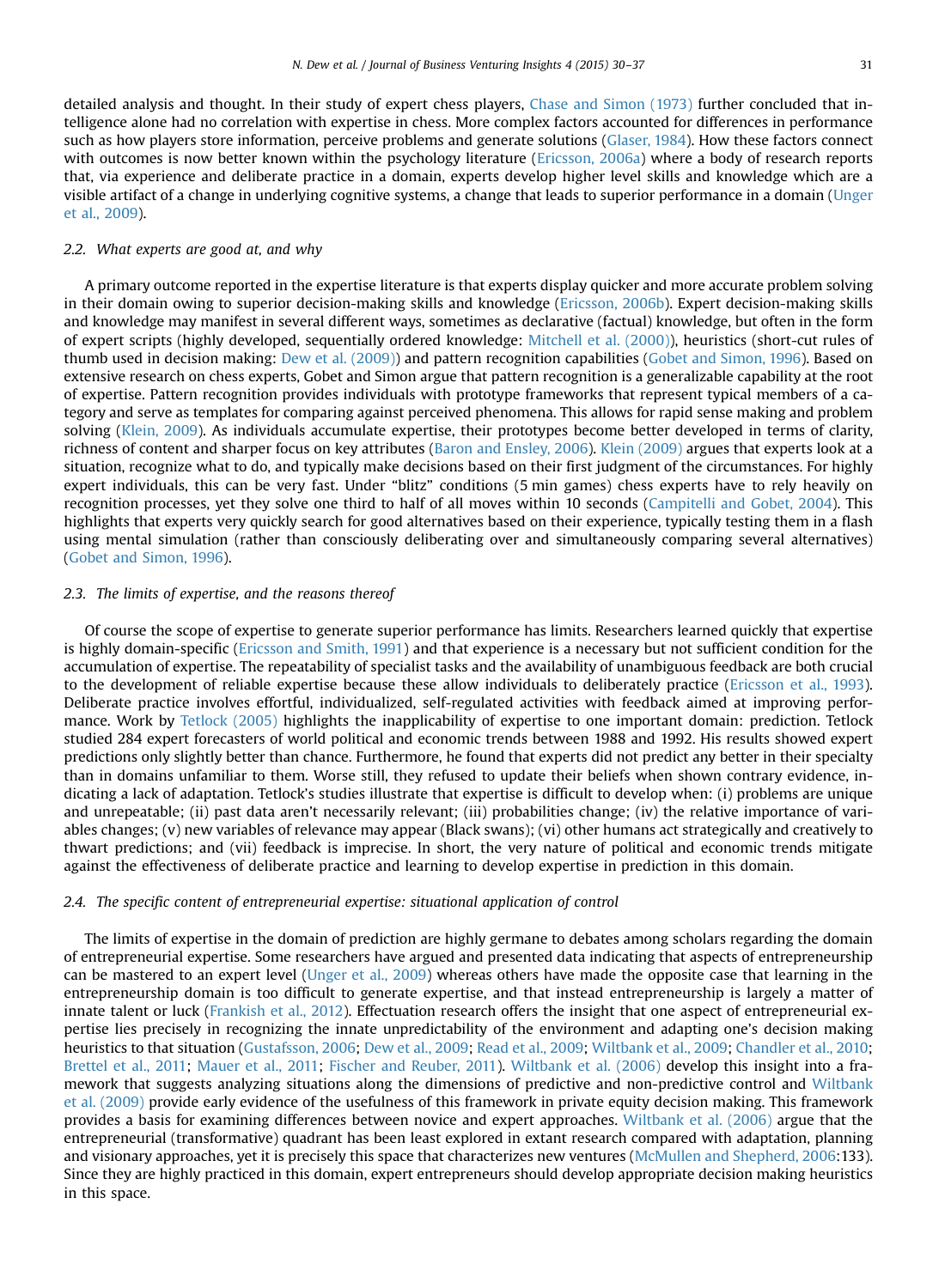Research on pattern recognition as one aspect of expertise raises the possibility of also testing whether expert entrepreneurs are more responsive than novices to contextual cues. We define responsiveness as the extent or magnitude of change in one's strategic approach in different contexts. We expect heightened responsiveness from expert entrepreneurs for two reasons. First, expert entrepreneurs draw on more lucid prototypes to evaluate and discriminate between different situations with less ambiguity than novices ([Schunn et al., 2005](#page-7-0)). Second, expert subjects have more exposure to feedback and post-hoc analysis of results from decisions and therefore develop stronger patterns of association between situations and appropriate responses ([Gustafsson, 2006;](#page-6-0) [Gobet and Simon, 1996\)](#page-6-0). We expect the cognitive patterns of expert subjects to provide a stronger basis for adjusting decision making approach to different contexts. Novices do not benefit from an extensive acquired store of patterns and appropriate responses, and consequently may be less adept at the metacognitive task of 'switching cognitive gears' in response to the demands of different contexts ([Haynie et al., 2010](#page-6-0); [Louis and Sutton,](#page-6-0) [1991](#page-6-0)). Therefore we propose:

Central Proposition: Expert entrepreneur subjects will outperform novices in responding to scenarios within their specific domain of expertise (non-predictive control).

# 3. Method

### 3.1. Data and sample

We test our central proposition using a sample of new venture founder-CEOs from two large entrepreneur networks. Interested in how entrepreneurs make decisions, we approached these networks and invited all 1,120 members to participate. Using standard practices for contacting subjects, following up and designing survey data collection [\(Dillman, 2000](#page-6-0)), we obtained responses from 412 entrepreneurs, representing a 37% response rate. The advantage of such a sampling strategy is that it provides sufficient population diversity so we can compare subsamples within our population that differ only on expertise, our dimension of interest, without having to compare two different samples which might vary on other dimensions than that of our research question.

Scholars who study expertise from the psychology perspective argue for a threshold that defines expertise. While there is variation across different forms of expertise, that threshold can be generally summarized by describing experts as having conducted at least 10,000 hours of deliberate practice within a specific domain [\(Ericsson, 2006b](#page-6-0)). Within our 412 respondents, we sought to cleanly identify individuals with only entrepreneurial expertise, novices, and a control sample of individuals with only corporate expertise. We first set aside 51 individuals who met the criteria of having both entrepreneurial expertise (at least 10 years of experience within the domain, or having been involved with more than 2 new ventures or both) and corporate expertise (at least 10 years of experience within the domain). Next we coded a second group as reporting experience data that could not conclusively be classified into either or both categories of expertise, or as novices (155 individuals)<sup>1</sup>. The remaining subset we distinctly classified as expert entrepreneurs (at least 10 years of experience within the domain, and/or involvement with more than 2 new ventures), novices (less than 10 years' experience in either the entrepreneurial or corporate domains, and had worked with two or fewer ventures), and our control group of corporate experts (at least 10 years' experience within their domain of large organizations).

Expert entrepreneurs had more than 10 years (average 16.83 years) of the domain-specific experience that provides the necessary conditions for deliberate practice. And the 65 individuals who met that specific criteria demonstrated superior performance: 100% had started their own ventures (2.52 on average), only 28% of those ventures had failed, and at the time of our data collection, more than half of the ventures in the expert sample had generated more than \$1 million in sales. In contrast, the 63 novice respondents averaged only 2.33 years' experience in a startup and 2.42 years' experience in large organizations. Our control sample of individuals with corporate expertise was equally distinct. The 78 respondents that cleanly met this criteria averaged 17.85 years of experience in large organizations and only 1.83 years in startups. As prior theory leads us to expect wide decision-making variance along the journey of expertise acquisition and that expertise is domain-specific ([Read and Sarasvathy, 2005](#page-7-0)), we operationalize expertise for this investigation by contrasting expert (entrepreneur and corporate) and novice subjects within our sample, though in a posthoc test, we compare those results with the 51 individuals that meet the criteria for both corporate and entrepreneurial expertise.

A unique scenario-based survey, validated in prior published work ([Wiltbank et al., 2009](#page-7-0)), formed the basis for our data collection. This survey was developed through four iterations of discussions and pilot testing with more than 200 entrepreneurs and angel investors. It was then used in large-scale data collection across the United States. The instrument walks respondents through a set of questions designed to evaluate their strategic approach to decision making in each of four different venture scenarios, employing a design similar to [Baum et al. \(2003\)](#page-6-0) and [Fredrickson and Mitchell \(1984\)](#page-6-0). Each scenario briefly describes an opportunity and situation and presents a set of questions characterizing what the subject would do next to develop that opportunity. Each scenario is followed by the same 7 questions, with 2 response items per

<sup>1</sup> Generally, responses that could not be classified were characterized by individuals who reported a birth year that indicated that they had been somewhere in the workforce for more than 10 years, but did not supply sufficient detail on that experience to classify it as either entrepreneurial or corporate.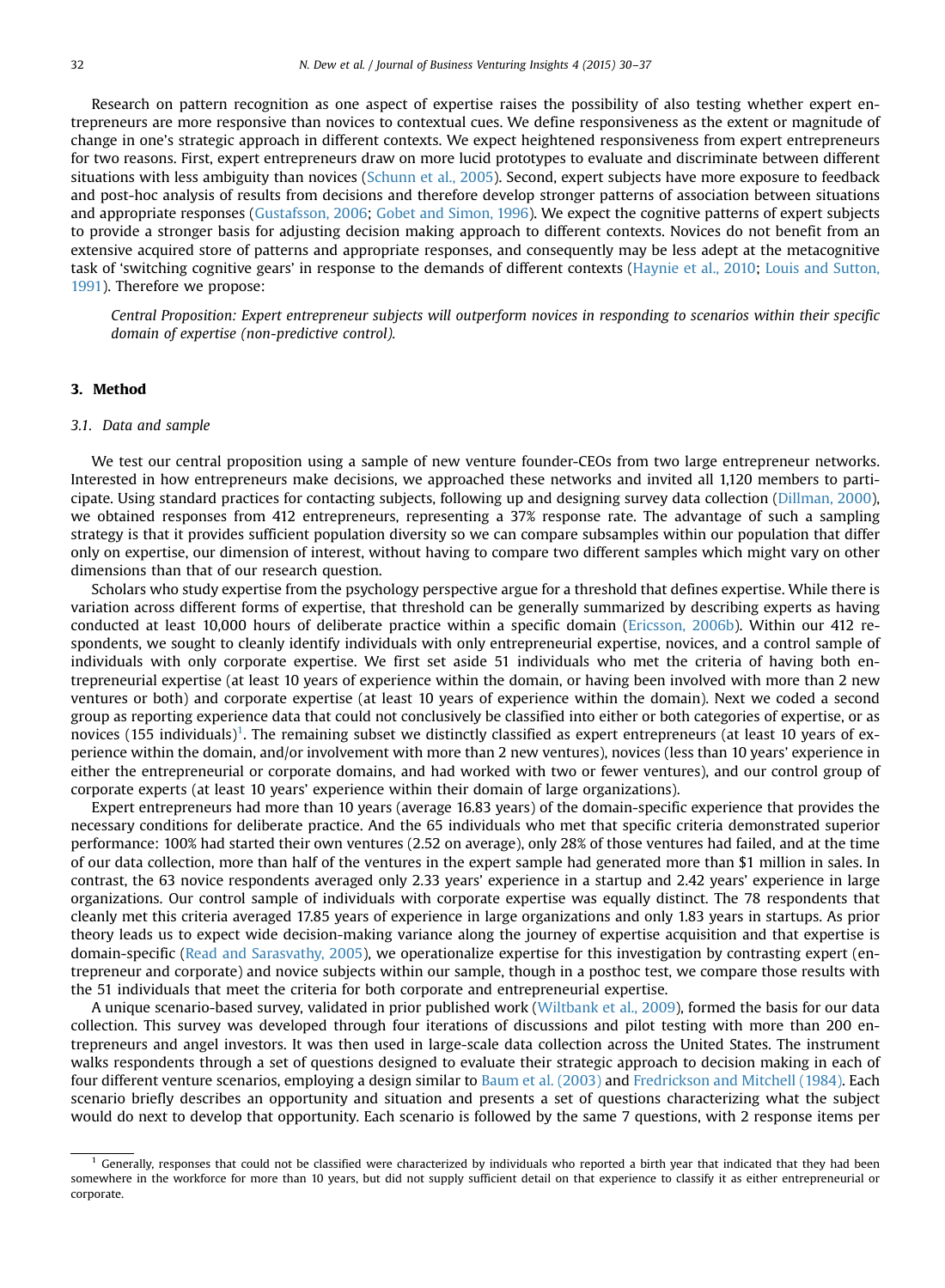<span id="page-3-0"></span>question where respondents rated their agreement or disagreement on a 7-point Likert scale. We created scenarios consistent with the dimensions of prediction and non-predictive control (henceforth we will use prediction and control for simplicity), which permitted us to separately measure the use of prediction and control in the respondents' strategic approach ([Wiltbank et al., 2006](#page-7-0)) to each unique scenario.

Special attention was paid to make each item a viable and attractive alternative. Both confirmatory and exploratory factor analysis show the responses worked together statistically: Items loaded cleanly on separate constructs, with prediction and control items resulting in Cronbach's Alpha scores of 0.67 and 0.71, respectively, across the scenarios. In addition, we evaluated the manipulation in the scenarios directly, in order to verify that our design of the scenarios effectively articulates predictability and controllability in the eyes of the respondent. Pilot respondents consistently and significantly scored each combination of prediction and control correctly. That is, the transformative scenario was perceived to be very unpredictable and open to direct influence by the strategy maker, and the adaptive scenario was scored systematically lower on both of those dimensions, while the planning scenario was perceived to be relatively predictable but much less open to direct influence by the strategy maker to drive the situation in their direction. [Appendix A](#page-5-0) details each scenario used in the data collection instrument and [Appendix B](#page-6-0) details the questions which accompany each scenario.

#### 3.2. Dependent variables

The dependent variables measure the use of prediction and control in the respondents' strategic approach relative to manipulations designed into the scenarios. We first compute a control score and a prediction score for each respondent for each scenario, averaging the control or prediction items for that scenario. The raw dependent variable data for each respondent is composed of eight differences, reflecting strategy choices against the design manipulation differences across scenarios:

Control (Scenario 1 control strategy score) – (Scenario 2 control strategy score) (Scenario 1 control strategy score) – (Scenario 3 control strategy score) (Scenario 4 control strategy score) – (Scenario 2 control strategy score) (Scenario 4 control strategy score) – (Scenario 3 control strategy score) Prediction (Scenario 2 prediction strategy score) – (Scenario 1 prediction strategy score) (Scenario 2 prediction strategy score) – (Scenario 3 prediction strategy score) (Scenario 4 prediction strategy score) – (Scenario 1 prediction strategy score) (Scenario 4 prediction strategy score) – (Scenario 3 prediction strategy score)

We then computed six (three pairs of) dependent variables. The first pair (termed Score in the analyses) is a simple sum of all the control scores for an individual, and the simple sum of all the prediction scores for an individual. Then, to examine detail within those sums, we computed two additional pairs of dependent variables. The first pair (termed Matches in the analyses) which reflects the sum of matched responses, is an average of all the positive values within an individual's control scores or prediction scores. The second (termed Misses in the analyses) which reflects the sum of missed responses, is an average of all the negative values within an individual's control scores or prediction scores.

### 3.3. expertise control group

Our primary independent variable is expertise, operationalized against the criteria established from prior study into the phenomenon ([Ericsson and Simon, 1993](#page-6-0)). In order to test whether our results are a function of business expertise in general

#### Table 1

Expert and novice scores, matches and misses.

|                               |                                 | Entrepreneur |                 | Novice Corporate |                          |                            |                                                                                 |
|-------------------------------|---------------------------------|--------------|-----------------|------------------|--------------------------|----------------------------|---------------------------------------------------------------------------------|
| Age and expertise             | Year Born 1966<br>Ventures 2.52 |              | 1977<br>0.9     | 1963<br>0.6      | $F = 93.3$<br>$F = 40.6$ | p < 0.001<br>p < 0.001     | Expert entre-preneurs, novices and expert<br>corporates significantly different |
|                               | Years in large 1.9<br>firm      |              | 2.9             | 17.8             | $F = 88.1$               | p < 0.001                  |                                                                                 |
|                               | Years in small 16.8<br>firm     |              | 2.2             | 1.8              |                          | $F = 236.4$ $p < 0.001$    |                                                                                 |
| <b>Control Analyses</b>       | Score 2.81<br>Matches 0.81      |              | 2.19<br>0.76    | 2.44<br>0.88     | $F = 3.3$<br>$F = 0.4$   | $p = 0.038$<br>$p = 0.721$ | Significant difference attributable to strategy/<br>scenario mis-matching       |
| Prediction<br><b>Analyses</b> | $Misses -0.50$<br>Score 2.76    |              | $-0.91$<br>2.57 | $-0.58$<br>2.83  | $F = 5.8$<br>$F = 0.6$   | $p = 0.004$<br>$p = 0.562$ | No difference in prediction                                                     |
|                               | Matches 0.95<br>Misses          | $-0.57$      | 1.26<br>$-0.63$ | 1.08<br>$-0.69$  | $F = 1.3$<br>$F = 0.3$   | $p = 0.271$<br>$p = 0.708$ |                                                                                 |

\*Reported values are the means for each variable for each group.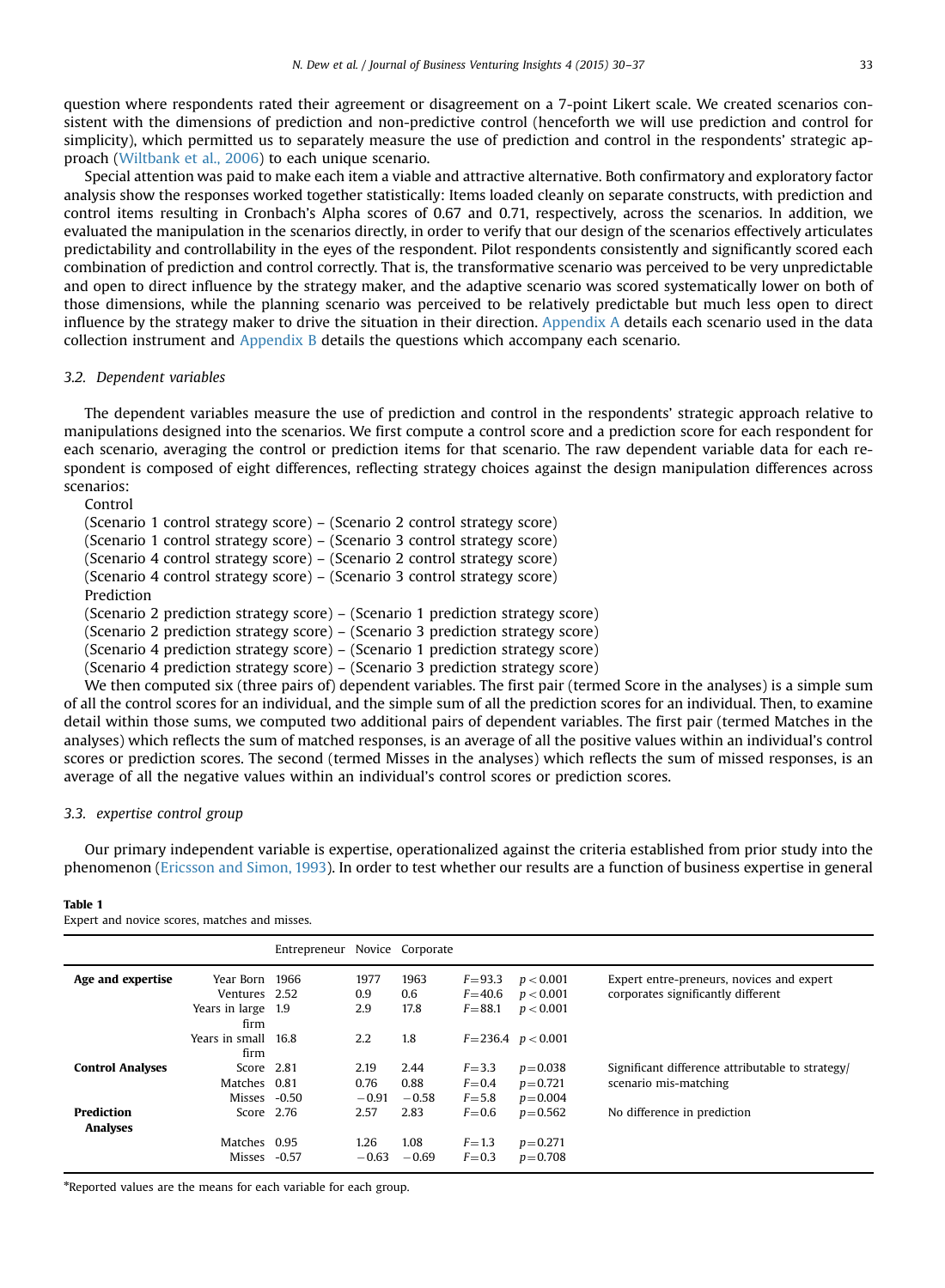or of entrepreneurial expertise in specific, we contrast scores for novices, expert entrepreneurs and individuals with expertise in corporate settings.

## 4. Results

#### 4.1. Main effect of the use of prediction and control strategies

[Table 1](#page-3-0) shows the results for overall control and prediction scores as well as match and breakouts, by expert entrepreneur, novice and expert corporate categories. T-test comparisons show that expert entrepreneurs significantly outperform novices and expert corporate individuals in their use of control strategies, but not prediction strategies. Examination of matches versus misses indicates that the bulk of the variance in this finding is due to expert corporates and novices who try more aggressively than expert entrepreneurs to use control when the situation is more predictable.

#### 4.2. Validation tests

We validated our results by gradually relaxing the threshold for expertise, enabling us to re-classify some of the 155 individuals we initially set aside as unclassifiable, into one of our three categories. While this validation test violates the clear expertise threshold of 10 years' domain experience (and in our case, more than 2 ventures to be an expert entrepreneur) from the psychology literature ([Ericsson 2006a](#page-6-0)), the test offered a robustness check that our results were not specific to our particular cutoff. The results above are robust down to an 8 year cut off of entrepreneurial experience,with an average of just under 2 ventures started.

## 4.3. Posthoc test with individuals that have both forms of expertise

While we have no theoretical expectation about the interaction of different domains of expertise, the richness of our dataset provided a subsample of individuals who met both the criteria of expert entrepreneurs and of experts in large firms  $(N=45)$ . We ran a posthoc test comparing all four groups. The significance in our results was unchanged. All four groups are significantly different on only control score, and control misses. In those comparisons, the subset with both entrepreneurial and corporate expertise scored closest to their peers with only corporate expertise on the overall control score (expert corporate: 2.44; expert in both: 2.40), while individuals with expertise in both underperformed all but the novices in misses (expert entrepreneur:  $-0.50$ ; novice:  $-0.91$ ; expert corporate:  $-0.58$ ; expert in both:  $-0.76$ ) (Table 2).

On a purely speculative note, we infer that the proximity of the results for individuals with both forms of expertise to the results of those with only corporate expertise suggests that corporate expertise may be stronger or more dominant – that once corporate expertise is learned, it is hard to be flexible enough to swap strategies or employ expertise generated in other domains. We mark this open observation for future research.

# 5. Discussion

Our results add to a growing literature in entrepreneurship on the relationship between expertise and decision making, identifying a clear divergence between expert and novice entrepreneurs in their matching and responsiveness of control strategy to situation. We thus help identify when the content of entrepreneurial expertise matters, which is in less predictable situations. Upon reflection on prior literature, these results are not surprising. One root of performance differences between experts and novices is pattern recognition capability; indeed this is one of the most generalizable findings in the literature [\(Gobet and Simon, 1996](#page-6-0)). Our entrepreneurial subjects share this similarity with the chess masters in Simon's (many) studies and the firefighters, marines or store detectives studied by [Klein \(2009\).](#page-6-0) They rely on patterns to size-up the situation, which they rapidly categorize: either this a risky fire or one that will be quickly extinguished; this is just a rowdy crowd or the prelude to an ambush; either you are a genuine shopper or a likely shoplifter. With many years of experience, experts recognize the situation and just know how to respond. Unsurprisingly then, our experts were more likely to detect a highly unpredictable situation and, when they did, they made bigger changes in the appropriate direction than novices did. Our experts moved more decisively to actions that suited the pattern they recognized since they know from years of

## Table 2

Control analyses including individuals with both corporate and entepreneurial expertise.

|                         |               | Entrepreneur | Novice  | Corporate | Both Corporate and Entrepreneurial |
|-------------------------|---------------|--------------|---------|-----------|------------------------------------|
| <b>Control Analyses</b> | Score         | 2.81         | 2.19    | 2.44      | 2.40                               |
|                         | Matches       | 0.81         | 0.76    | 0.88      | 0.78                               |
|                         | <b>Misses</b> | $-0.50$      | $-0.91$ | $-0.58$   | $-0.76$                            |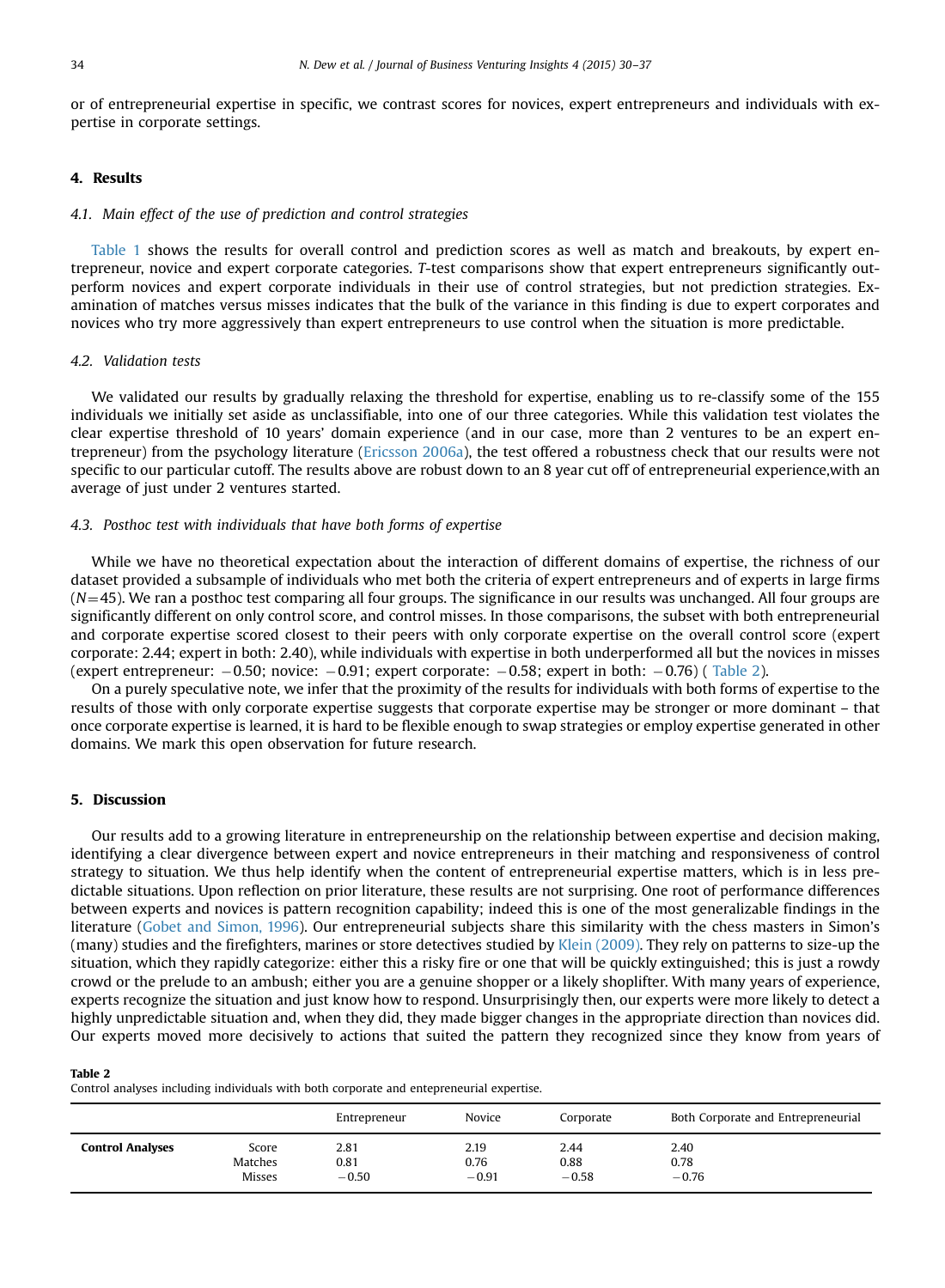<span id="page-5-0"></span>experience which actions are more likely to work well.

Our results also help highlight important limits on entrepreneurial expertise. It is highly unlikely that entrepreneurial expertise involves skill in the domain of prediction or having "correct" expectations. Success itself is not a sufficient signal of expertise, since predicting the next big thing may be a signal of poor, rather than expert judgment [\(Denrell and Fang, 2010](#page-6-0)). Instead, our study highlights that more expert entrepreneurs are likely to switch cognitive gears when they perceive a highly uncertain situation and favor choices that rely less (not more) on prediction. Thus their experience with uncertainty makes them experts in non-predictive approaches that are better able to withstand unpredictability and instead may capitalize on it ([Sarasvathy, 2001\)](#page-7-0). Such results significantly differ from classic decision theory but have many precedents in behavioral research. For example, when [Shapira \(1995\)](#page-7-0) studied hundreds of senior executives' attitudes towards risk-taking he also found they had little use for the predictive probabilities and calculations embedded in normative decision theory. This may explain why senior executives tend not to listen to decision researchers ([Klein, 2009](#page-6-0): 245).

It is fifteen years since [Mitchell et al. \(2000:](#page-7-0)988) suggested researchers need to spell out the specific content of expert entrepreneurial knowledge and how to measure it. Our study proposes one specific aspect of that content. Many other domains remain to be investigated, such as crafting deals with stakeholders, persuasive storytelling and discovering and creating opportunities ([Venkataramen et al., 2012](#page-7-0)). Recent work by [Unger et al. \(2009\)](#page-7-0) found many entrepreneurial tasks for which deliberate practice had a significant impact on learning, knowledge development and firm performance. Researchers should study what additional domains may be important. Furthermore, acquiring a careful understanding of how to learn within each domain could also provide valuable input to future entrepreneurship pedagogy ([Raposo and do Paço, 2011\)](#page-7-0).

#### Appendix A. : Scenarios

\*Each of the following four scenarios was presented to the respondents. The same questions, shown in Appendix B, were asked after each of the scenario descriptions.

#### Wearable computing (low prediction high control)

During your 12-year tenure as an engineer at a major computer manufacturer, you work on your own time to invent a computer device that recognizes and responds to eye movements. You imagine it might make a great alternative to the computer mouse. You can make it rest on the user's head much like headphones and set it up so that point-and-click navigation is accomplished with even the most minor head and eye movements. You are convinced that there is a huge potential for change in the way things are currently done. But when you attempt to interest your current company in licensing the idea from you, they are uninterested. There are no firms currently offering anything close to this, and you possess all the technical skills to create the product effectively and efficiently. You quit your job to further develop this idea.

#### Export business (high prediction low control)

There is a contingent of the Japanese population that has an ongoing taste for authentic Southwestern Barbeque sauce. Demand over the last several years has been consistent, competition is limited and your product is successful in the niche. One issue looms. Japan's sagging economy has caused the government there to take deliberately protectionist initiatives against imported consumer products. Unfortunately, your sauce is only designed and approved for sale abroad, and Japan represents all of your substantial revenue.

#### Small recording label (low prediction low control)

You have always loved music, so when you got an offer to join a small recording label as a producer, you were thrilled. you were able to put several exciting indie bands on the map, release a few CDs and then along came the internet and MP3s. in the face of thriving music file-swapping services, many major labels continue to offer CDs, and some endorse new market channels such as apple's iTunes that sell individual digital tracks for \$1. some of the artists your label represents are excited about the potential for wide distribution and immediate release of new material on the internet. Others are nervous about the ability to make money. you are asked to lead the firm into the new digital landscape.

#### General Electric (high prediction high control)

You started as a district sales representative in an undesirable geography, but after steadily moving up through the organization for almost 20 years, you recently got promoted to president of 'Brown Box' consumer appliances at General Electric. You are responsible for three brands and nearly \$750 MM in annual sales of refrigerators, washing machines, dryers and dishwashers. The industry is accurately calibrated and your group has refined a model projecting sales, market share, and margins. Your brands dominate the market, except in the specialty and ultra-low price segments. You are chartered with aggressively growing net income.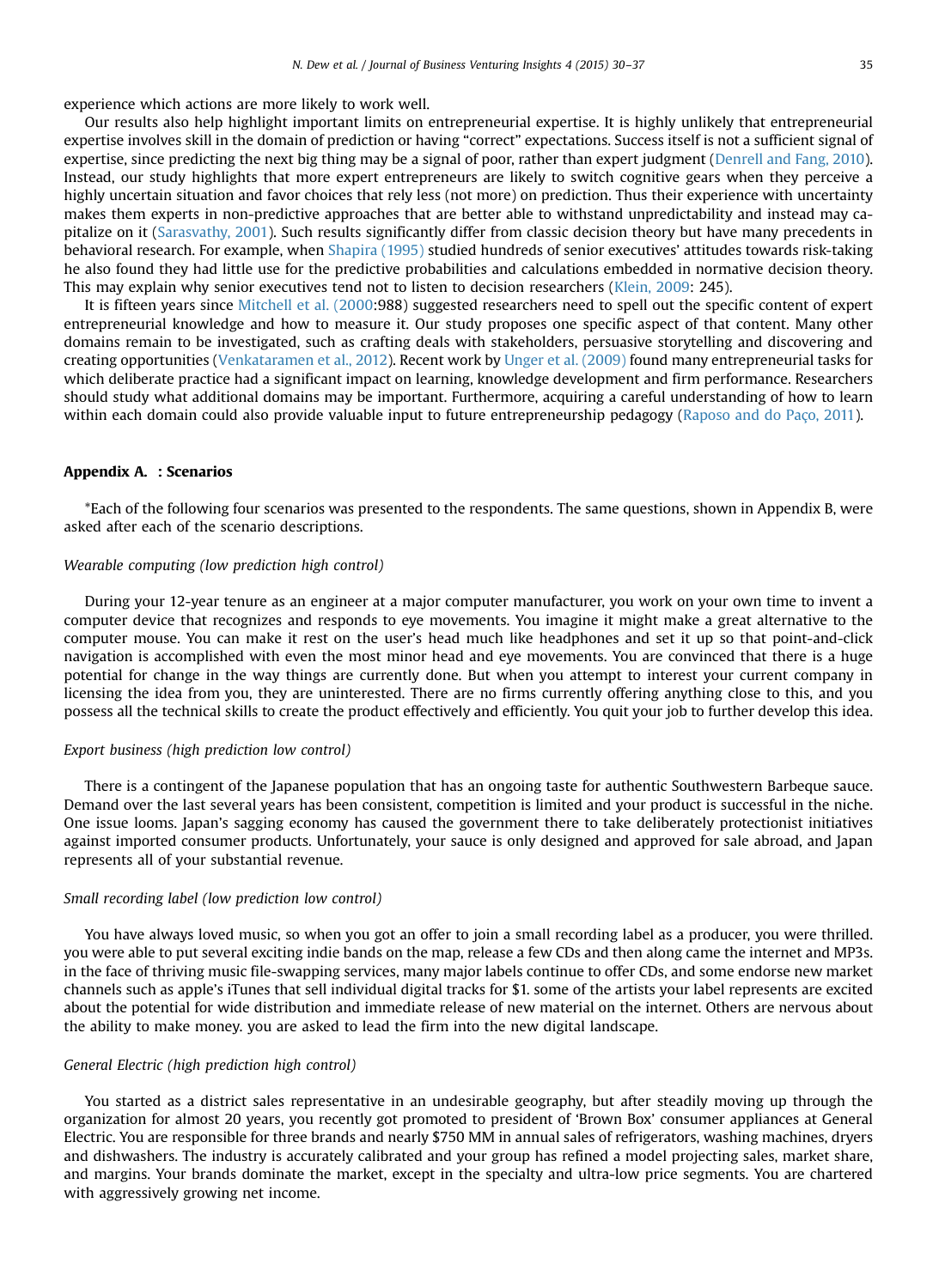#### <span id="page-6-0"></span>Appendix B. : Questions Accompanying Each Scenario

|    | 1. As you assemble information, you will:                                        |     |    |                                                                                         |
|----|----------------------------------------------------------------------------------|-----|----|-----------------------------------------------------------------------------------------|
| No | Somewhat                                                                         | Yes |    |                                                                                         |
|    |                                                                                  |     | 5. | Talk with people you know to enlist their support in making this become a reality.      |
|    |                                                                                  |     | 5. | Study expert predictions of where the market is "heading".                              |
|    | 2. As you develop a marketing approach you will:                                 |     |    |                                                                                         |
|    |                                                                                  |     |    | Forecast which segments will be most valuable and focus on them.                        |
|    |                                                                                  |     |    | Focus on customer segments you can reach through your existing relationships.           |
|    |                                                                                  |     |    | 3. When you think about the uncertainty of the market, you move forward anyway because: |
|    |                                                                                  |     |    | Your expertise allows you to influence that uncertainty.                                |
|    |                                                                                  |     |    | Your actions can create a future you value.                                             |
|    | 4. As you manage product development, you will measure success against:          |     |    |                                                                                         |
|    |                                                                                  |     |    | The performance of your competitor's products.                                          |
|    |                                                                                  |     |    | The vision that you and partner businesses create for the product.                      |
|    | 5. Predictions of trends and demand in this market are:                          |     |    |                                                                                         |
|    |                                                                                  |     |    | Useful to create forecasts of what your business might accomplish.                      |
|    |                                                                                  |     |    | Misleading as they do not incorporate the impact of your firm.                          |
|    | 6. In situations like this, it is important to base strategy on:                 |     |    |                                                                                         |
|    |                                                                                  |     |    | Forecasts of customer demand.                                                           |
|    |                                                                                  |     |    | What you are capable of.                                                                |
|    | 7. As you learn about the expectations other people have for this industry, you: |     |    |                                                                                         |
|    |                                                                                  |     |    | Discount their projections, as they have not accounted for the impact of your venture.  |
|    |                                                                                  |     |    | Form updated predictions of likely outcomes for the business.                           |

## References

[Baum, J., Wally, R., Wally, S., 2003. Strategic decision speed and firm performance. Strateg. Manag. J. 24 \(11\), 1107.](http://refhub.elsevier.com/S2352-6734(15)30005-6/sbref2)

[Baron, R.A., Ensley, M.D., 2006. Opportunity recognition as the detection of meaningful patterns: evidence from comparisons of novice and experienced](http://refhub.elsevier.com/S2352-6734(15)30005-6/sbref3) [entrepreneurs. Manag. Sci. 52 \(9\), 1331](http://refhub.elsevier.com/S2352-6734(15)30005-6/sbref3)–1344.

[Brettel, M., Mauer, R., Engelen, A., Küpper, D., 2011. Corporate effectuation: entrepreneurial action and its impact on R&D project performance. J.](http://refhub.elsevier.com/S2352-6734(15)30005-6/sbref4) Bus. [Ventur. 27 \(2\), 167](http://refhub.elsevier.com/S2352-6734(15)30005-6/sbref4)–184.

[Campitelli, G., Gobet, F., 2004. Adaptive expert decision making: skilled chess players search more and deeper. ICGA J. 27, 210.](http://refhub.elsevier.com/S2352-6734(15)30005-6/sbref5)

[Chandler, G.N., DeTienne, D.R., McKelvie, A., Mumford, T.V., 2010. Causation and effectuation processes: a validation study. J. Bus. Ventur. 26, 375](http://refhub.elsevier.com/S2352-6734(15)30005-6/sbref6)–390. [Chase, W.G., Simon, H.A., 1973. Perception in chess. Cogn. Psychol. 4 \(1\), 55](http://refhub.elsevier.com/S2352-6734(15)30005-6/sbref7)–81.

de Groot, A., 1946, 1978. Thought and Choice in Chess. Mouton: The Hague.

[Denrell, J., Fang, C., 2010. Predicting the next big thing: Success as a signal of poor judgment. Manag. Sci. 56 \(10\), 1653](http://refhub.elsevier.com/S2352-6734(15)30005-6/sbref8)–1667.

[Dew, N., Read, S., Sarasvathy, S.D., Wiltbank, R., 2009. Logical frames in entrepreneurial decision making: differences between experts and novices. J. Bus.](http://refhub.elsevier.com/S2352-6734(15)30005-6/sbref9) [Ventur. 24 \(4\), 287](http://refhub.elsevier.com/S2352-6734(15)30005-6/sbref9)–309.

[Dillman, D.A., 2000. Mail and Internet Survey: The Tailored Design Method, 2](http://refhub.elsevier.com/S2352-6734(15)30005-6/sbref10)nd [ed J. Wiley, New York.](http://refhub.elsevier.com/S2352-6734(15)30005-6/sbref10)

[Ericsson, K.A., Smith, J., 1991. In: Toward a general theory of expertise: Prospects and limitsCambridge University Press 347p!.](http://refhub.elsevier.com/S2352-6734(15)30005-6/sbref111)

[Ericsson, K.A., Krampe, R.T., Tesch-Römer, C., 1993. The role of deliberate practice in the acquisition of expert performance. Psychological review 100 \(3\),](http://refhub.elsevier.com/S2352-6734(15)30005-6/sbref112) [363.](http://refhub.elsevier.com/S2352-6734(15)30005-6/sbref112)

[Ericsson, K.A., 2006a. An introduction to the Cambridge handbook of expertise and expert performance. In: Ericsson, K.A., Charness, N., Feltovich,](http://refhub.elsevier.com/S2352-6734(15)30005-6/sbref11) P.J., [Hoffman, R.R. \(Eds.\), The Cambridge Handbook of Expertise and Expert Performance, Cambridge University Press, Cambridge, UK, pp. 3](http://refhub.elsevier.com/S2352-6734(15)30005-6/sbref11)–20.

[Ericsson, K.A., 2006b. The influence of experience and deliberate practice on the development of superior expert performance. In: Ericsson, K.A., Charness,](http://refhub.elsevier.com/S2352-6734(15)30005-6/sbref12) [N., Feltovich, P.J., Hoffman, R.R. \(Eds.\), The Cambridge Handbook of Expertise and Expert Performance, Cambridge University Press, Cambridge, UK,](http://refhub.elsevier.com/S2352-6734(15)30005-6/sbref12) [pp. 683](http://refhub.elsevier.com/S2352-6734(15)30005-6/sbref12)–703.

[Ericsson, K.A., Simon, H.A., 1993. Protocol Analysis: Verbal Reports as Data. MIT Press, Cambridge, MA.](http://refhub.elsevier.com/S2352-6734(15)30005-6/sbref13)

[Fischer, E., Reuber, R., 2011. Social interaction via new social media: \(how\) can interactions on Twitter affect effectual thinking and behavior? J.](http://refhub.elsevier.com/S2352-6734(15)30005-6/sbref14) Bus. Ventur. [26 \(1\), 1.](http://refhub.elsevier.com/S2352-6734(15)30005-6/sbref14)

[Frankish, J.S., Roberts, R.G., Coad, A., Spears, T.C., Storey, D.J., 2012. Do entrepreneurs really learn? Or do they just tell us that they do?. Ind. Corp. Change 22](http://refhub.elsevier.com/S2352-6734(15)30005-6/sbref15) [\(1\), 73](http://refhub.elsevier.com/S2352-6734(15)30005-6/sbref15)–106.

[Fredrickson, J.W., Mitchell, T.R., 1984. Strategic decision processes: comprehensiveness and performance in an industry with an unstable environment.](http://refhub.elsevier.com/S2352-6734(15)30005-6/sbref16) [Acad. Manag. J. 27 \(2\), 399](http://refhub.elsevier.com/S2352-6734(15)30005-6/sbref16)–423.

[Gabrielsson, J., Politis, D., 2011. Motives and entrepreneurial decision-making: examining preferences for causal and effectual logics in the early stage of](http://refhub.elsevier.com/S2352-6734(15)30005-6/sbref17) [new ventures. Small Bus. Econ. 36 \(3\), 281](http://refhub.elsevier.com/S2352-6734(15)30005-6/sbref17)–298.

[Glaser, R., 1984. Education and thinking. Am. Psychol. 39, 93](http://refhub.elsevier.com/S2352-6734(15)30005-6/sbref18)–104.

[Gobet, F., Simon, H.A., 1996. The role of recognition processes and look-ahead search in time-constrained expert problem solving: Evidence from grand](http://refhub.elsevier.com/S2352-6734(15)30005-6/sbref19)[master-level chess. Psychol. Sci. 7, 52](http://refhub.elsevier.com/S2352-6734(15)30005-6/sbref19)–55.

[Gustafsson, V., 2006. Entrepreneurial Decision-making: Individuals, Tasks and Cognitions. Edward Elgar, Cheltenham, UK.](http://refhub.elsevier.com/S2352-6734(15)30005-6/sbref20)

[Haynie, J.M., Shepherd, D., Mosakowski, E., Earley, P.C., 2010. A situated metacognitive model of the entrepreneurial mindset. J. Bus. Ventur. 25, 217](http://refhub.elsevier.com/S2352-6734(15)30005-6/sbref21)–229. [Klein, G., 2009. Streetlights and Shadows: Searching for the Keys to Adaptive Decision Making. MIT Press.](http://refhub.elsevier.com/S2352-6734(15)30005-6/sbref22)

[Louis, M.R., Sutton, R.I., 1991. Switching cognitive gears: from habits of mind to active thinking. Hum. Relat. 44 \(1\), 55](http://refhub.elsevier.com/S2352-6734(15)30005-6/sbref23)–76.

[Mauer, R., Smit, W., Forster, W., York, J., 2011. Curry in a Hurry? New Firm Creation Acceleration by Nascent Entrepreneur Usage of Effectuation. RWTH](http://refhub.elsevier.com/S2352-6734(15)30005-6/sbref24) [Aachen University, Germany Working paper.](http://refhub.elsevier.com/S2352-6734(15)30005-6/sbref24)

[McMullen, J.S., Shepherd, D.A., 2006. Entrepreneurial action and the role of uncertainty in the theory of the entrepreneur. Acad. Manag. Rev. 31 \(1\),](http://refhub.elsevier.com/S2352-6734(15)30005-6/sbref25) [132](http://refhub.elsevier.com/S2352-6734(15)30005-6/sbref25)–[152.](http://refhub.elsevier.com/S2352-6734(15)30005-6/sbref25)